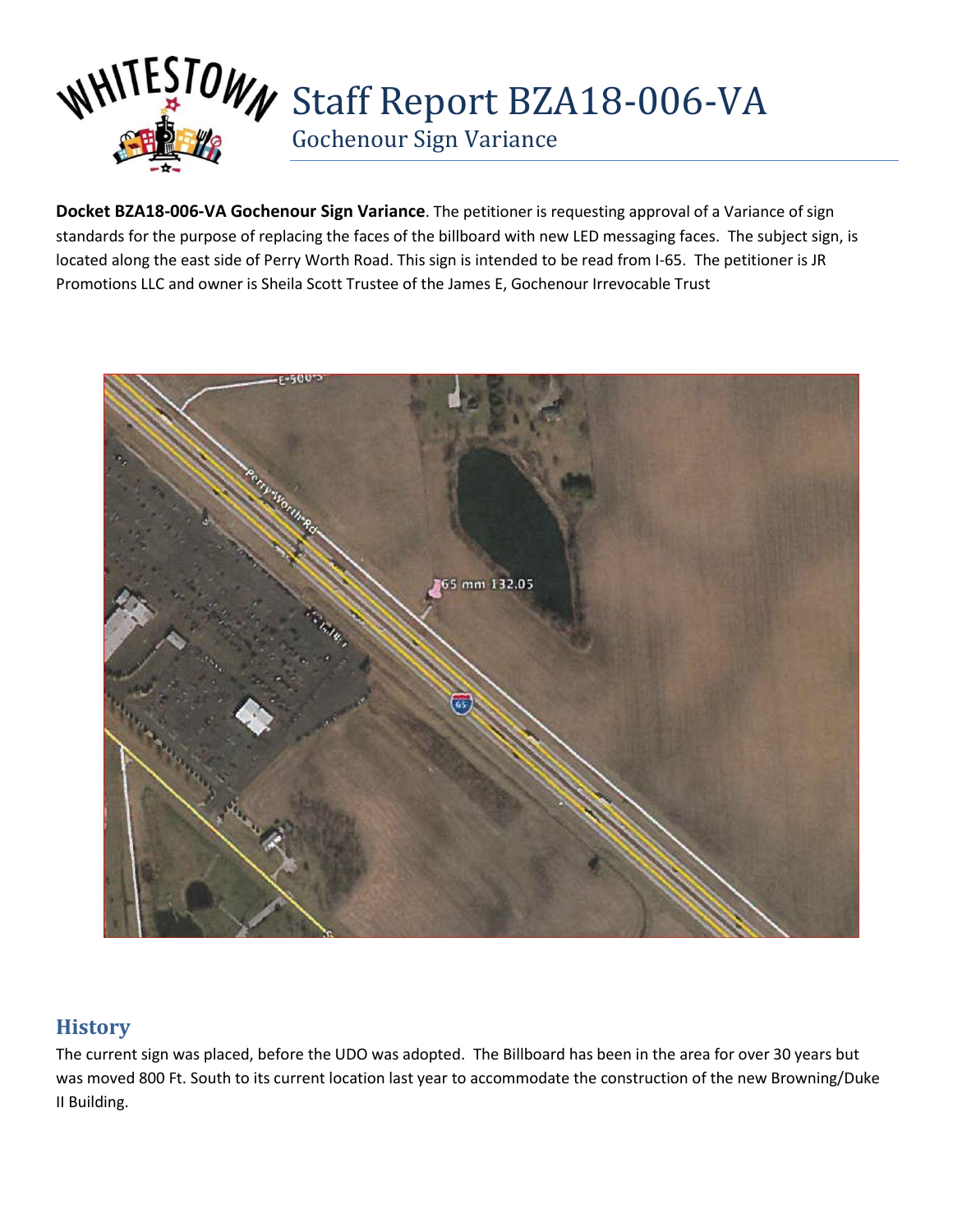# **Site Location and Proposed Development**

Current billboard sign located along the east side of Perry Worth Road (Legal Description PT NE 35-18-1E 10.06.) This sign is intended to be read from I-65. Petitioner would like to update the sign by replacing the faces of the billboard with new LED messaging faces. Petitioner will not be replacing the pole, but will be doing updates to the existing sign, as stated. Applicant seeks a variance to allow for replacing outdoor advertising sign faces with new LED messaging faces. Location of the sign will not change.